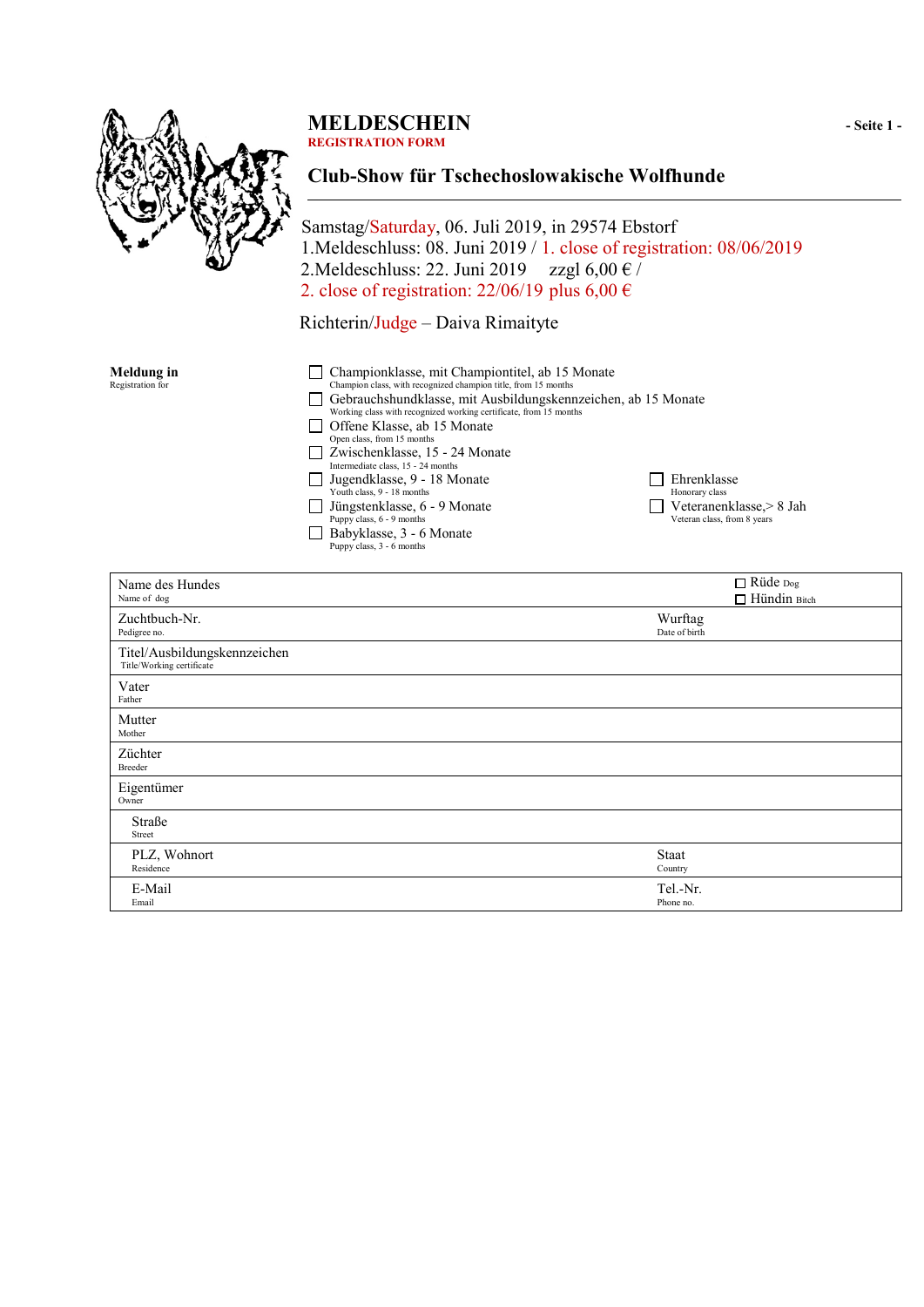

### **MELDESCHEIN** - Seite 2 -**REGISTRATION FORM**

## **Club-Show für Tschechoslowakische Wolfhunde**

 Samstag/Saturday, 06. Juli 2019, in 29574 Ebstorf 1.Meldeschluss: 08. Juni 2019 / 1. close of registration: 08/06/2019 2.Meldeschluss: 22. Juni 2019 zzgl  $6,00 \in \ell$ 2. close of registration:  $22/06/19$  plus  $6,00 \in$ 

Richterin/Judge – Daiva Rimaityte

#### **Meldegebühren**

| Registration fees                                                                                               |                              |     |      |  |
|-----------------------------------------------------------------------------------------------------------------|------------------------------|-----|------|--|
| Für den 1. Hund (inkl. Katalog)<br>For the 1st dog (incl. catalogue)                                            | Euro $35 -$                  | 1 X | Euro |  |
| Für jeden weiteren Hund (in gleichem Besitz)<br>For every additional dog (same ownership)                       | Euro $30 -$                  | X   | Euro |  |
| Baby-, Jüngstenklasse & Veteranenklasse (inkl. Katalog)<br>Baby-, Puppy class & veteran class (incl. catalogue) | Euro $15$ –<br>$\mathbf{x}$  |     | Euro |  |
|                                                                                                                 | Gesamtbetrag<br>Total amount |     | Euro |  |
|                                                                                                                 |                              |     |      |  |
| Ich bestelle verbindlich einen Teilnahme-Pokal<br>I order binding a participation trophy                        | Euro $12$ –                  |     | Euro |  |

#### **Zahlung / Payment**

Club für TWH Deutschland e.V. IBAN DE26 7804 0081 0789 0106 00 BIC COBADEFFXXX Commerzbank Hof Saale

#### **WICHTIG/IMPORTANT**

### **Anmeldebestätigung**

**Confirmation of registration**

Nach Eingang Ihrer Meldung erhalten Sie eine Anmeldebestätigung. Sollten Sie 10 Tage nach Einsendung Ihrer Meldung keine Bestätigung erhalten haben, kontaktieren Sie bitte die Meldestelle. After having received your registration, we will send you a confirmation. If you do not receive the confirmation within 10 days of submitting your registration, please contact the show office.

#### **Impfung Vaccination**

Jeder teilnehmende Hund muss gegen Tollwut schutzgeimpft sein. Unbedingt Impfausweis mitnehmen! Each participating dog must be effectively vaccinated against rabies. Please bring the vaccination certificate

Tollwutimpfung gültig bis:

Vaccination against rabies valid until:

Mit der Anmeldung erklärt der Aussteller, die Zuchtschau-Bestimmungen des FCI zu kennen und diese zu beachten. The submission of the registration form shall be regarded as exhibitor's declaration stating that he/she knows the show regulations and will observe them.

Ort/Datum Unterschrift Location/Date Signature